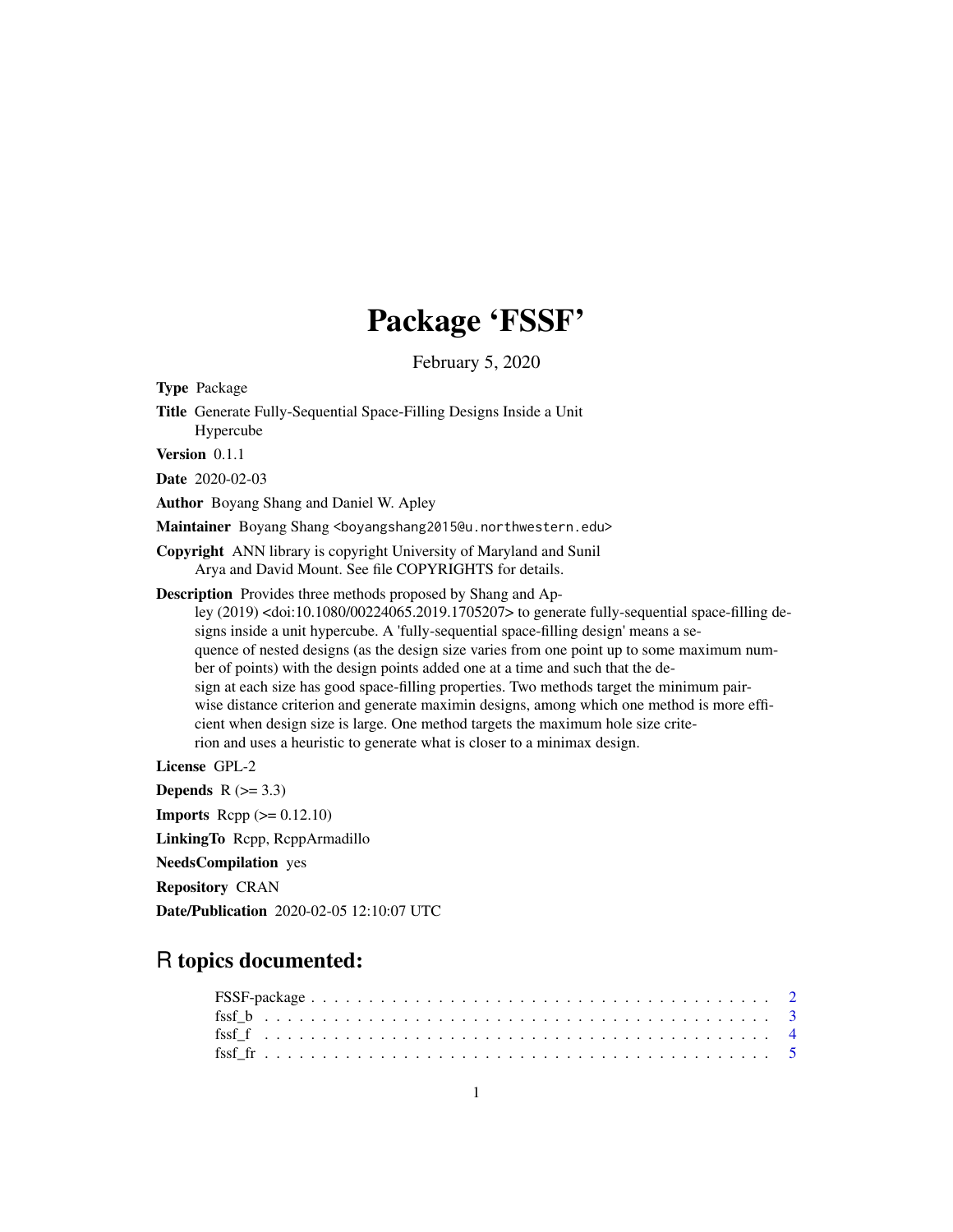#### <span id="page-1-0"></span>**Index** [8](#page-7-0) **8**

FSSF-package *Large-Scale Fully-Sequential Space-filling Algorithms for Computer Experiments*

## Description

Provides large-scale computer experimental design tools to generate fully-sequential (a nested sequence of designs with points added one at a time) space-filling designs inside a unit hypercube (Shang and Apley, 2019).

#### Details

Fully-sequential (i.e., with design points added one at a time) space-filling designs are useful for global surrogate modeling of expensive computer experiments when the number of design points required to achieve a suitable accuracy is unknown in advance. We provide three fully-sequential space-filling (FSSF) design algorithms that are conceptually simple and computationally efficient and that achieve much better space-filling properties than alternative methods such as Sobol sequences and more complex batch-sequential methods based on sliced or nested optimal Latin hypercube designs (LHDs).

Brief descriptions of the main functions are provided below:

fssf\_f() generates maximin designs using a similar idea with Kennard and Stone (1969). The "f" stands for "forward", since the algorithm begins with the smallest design and adds points one at a time.

fssf-b() generates large-size maximin designs efficiently. The "b" stands for "backward", since the algorithm begins with the largest design and removes points one at a time.

fssf-fr() uses a heuristic to generate what is closer to a minimax design. The "fr" stands for "forward reflected", since the algorithm uses a modification of the criterion used in the fssf-f algorithm.

#### Author(s)

Boyang Shang <boyangshang2015@u.northwestern.edu> Daniel W. Apley <apley@northwestern.edu>

#### References

Shang, B. and Apley, D.W. (2019), "Large-Scale Fully-Sequential Space-filling Algorithms for Computer Experiments", Journal of Quality Technology (in press). doi:10.1080/00224065.2019.1705207.

Kennard, R.W. and Stone, L.A. (1969). "Computer aided design of experiments". Technometrics 11.1, pp. 137-148.

#### Examples

```
#
# See the examples in the help pages for the main functions mentioned above.
#
```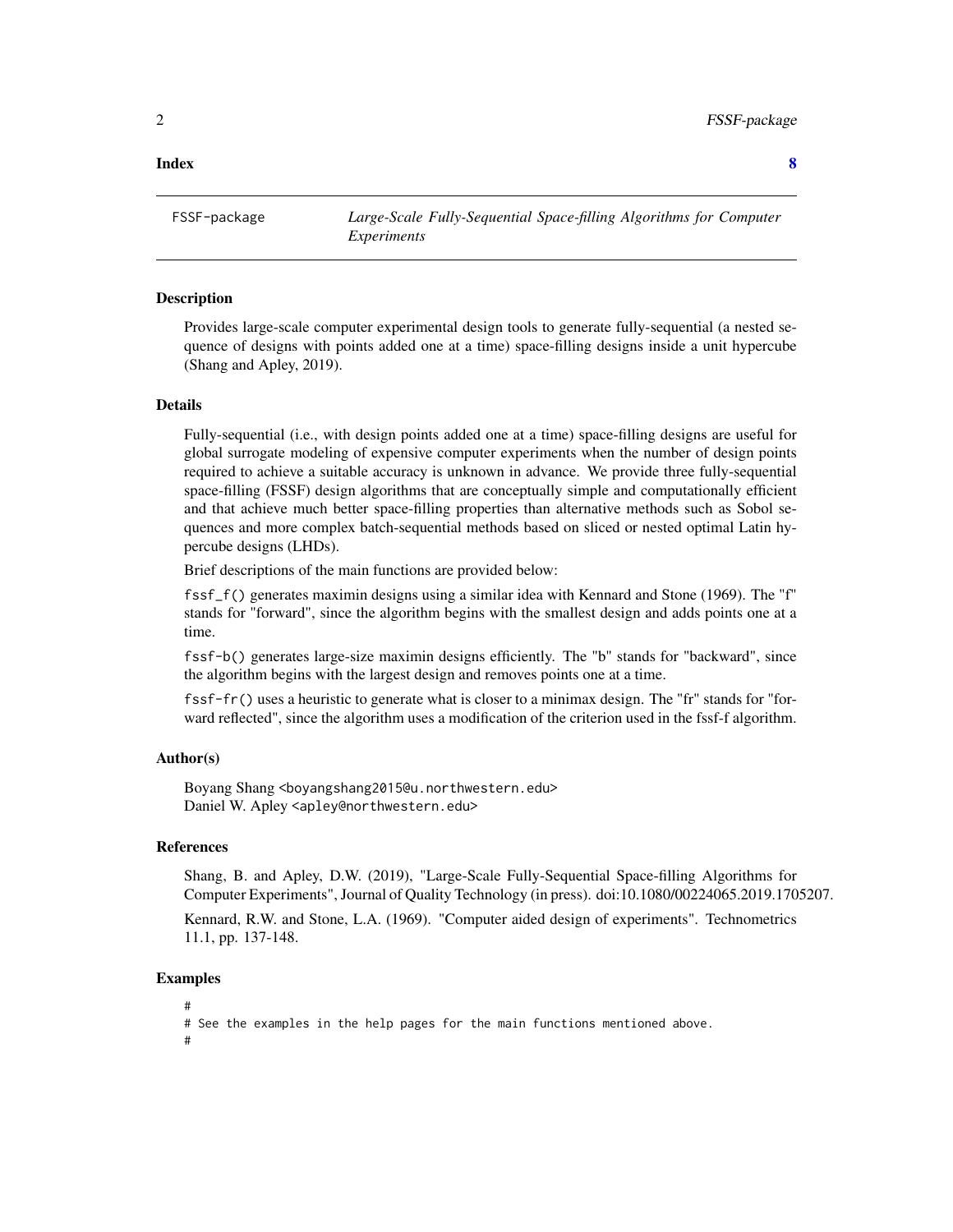<span id="page-2-0"></span>

# Description

Produces a random fully-sequential design (a nested sequence of designs with points added one at a time) inside a unit hypercube such that the design points are as far away from each other as possible (Shang and Apley, 2019). The "b" stands for "backward", since the algorithm begins with the largest design and removes points one at a time. fssf\_b is much faster than fssf\_f when the design size is large.

#### Usage

 $fssf_b(d, nMax, N=-1, eps=0.5)$ 

#### Arguments

| d    | The dimension of the design space.                                                                                                                                                                                                                                                        |
|------|-------------------------------------------------------------------------------------------------------------------------------------------------------------------------------------------------------------------------------------------------------------------------------------------|
| nMax | The largest design size required by the user.                                                                                                                                                                                                                                             |
| N    | Size of the candidate set used to generate the design points. -1 corresponds to<br>the default setting, and the candidate set size will be calculated as $1000 \times d +$<br>$2 \times nMax$ . Using large N will make the design more space-filling, but will slow<br>down the program. |
| eps  | The error bound for approximate nearest neighbor searching. Default value is<br>0.5 and eps must be greater or equal to 0. Using large eps will make the program<br>run faster, but will cause worse space-filling performances.                                                          |

# Details

The fssf\_b function calls portions of the Approximate Nearest Neighbor Library, version 1.1.2, written by David M. Mount and Sunil Arya to do the neareast neighbor search. Some changes have been made to the original ANN library to suit the needs of the fssf\_b function. More information about the ANN library can be found in the ANN Programming Manual at [http://www.cs.umd.](http://www.cs.umd.edu/~mount/ANN) [edu/~mount/ANN](http://www.cs.umd.edu/~mount/ANN)

# Value

A  $nMax \times d$  matrix with the  $i^{th}$  row corresponding to the  $i^{th}$  design point.

# Author(s)

Boyang Shang <boyangshang2015@u.northwestern.edu> Daniel W. Apley <apley@northwestern.edu>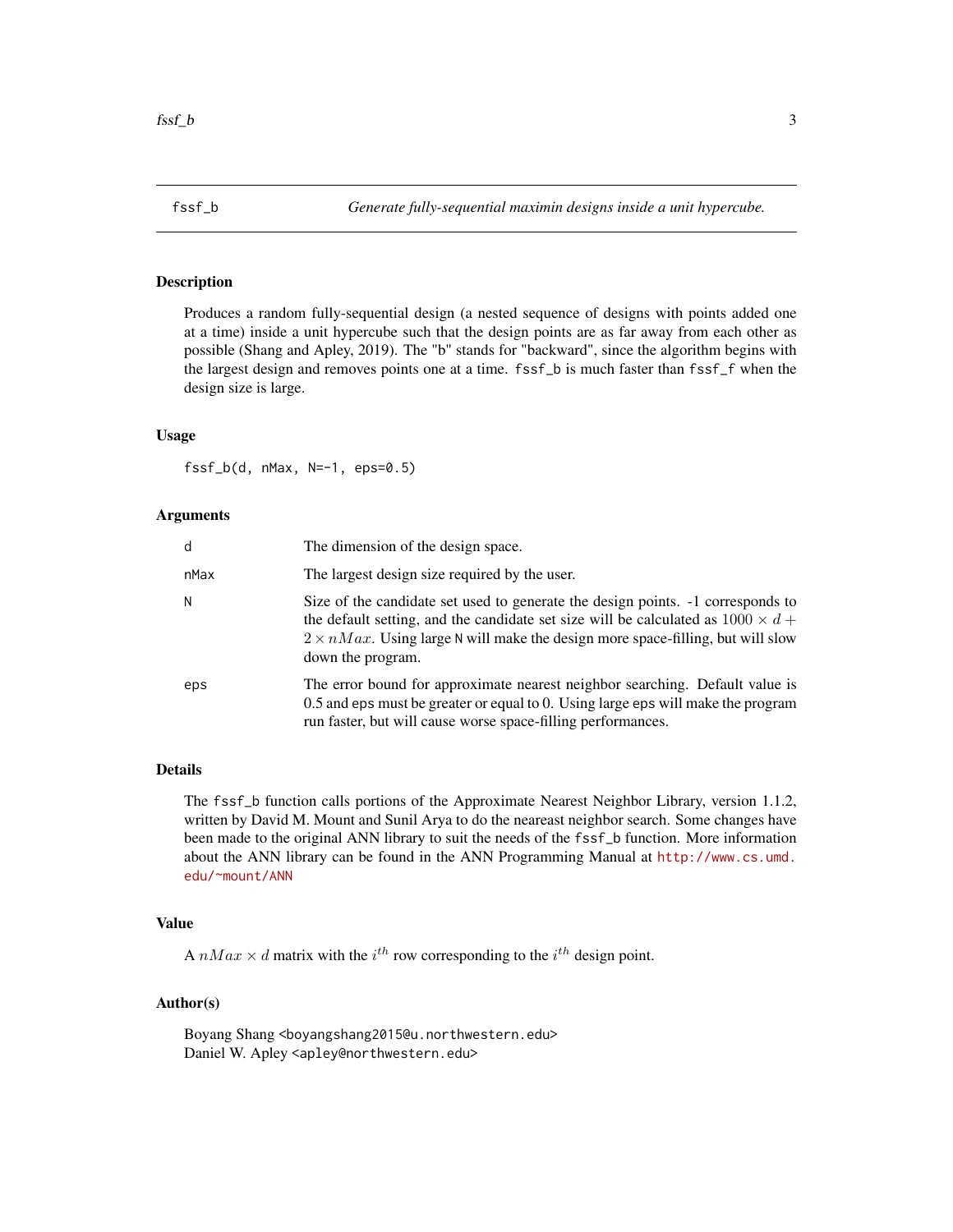#### <span id="page-3-0"></span>References

Shang, B. and Apley, D.W. (2019), "Large-Scale Fully-Sequential Space-filling Algorithms for Computer Experiments", Journal of Quality Technology (in press). doi:10.1080/00224065.2019.1705207.

Kennard, R.W. and Stone, L.A. (1969). "Computer aided design of experiments". Technometrics 11.1, pp. 137-148.

#### Examples

##Generate a design using the fssf\_b function. Design  $\le$  fssf\_b(d=2, nMax = 320) plot(Design[,1], Design[,2])

fssf\_f *Generate fully-sequential maximin designs inside a unit hypercube.*

### Description

Produces a random fully-sequential design (a nested sequence of designs with points added one at a time) inside a unit hypercube such that the design points are as far away from each other as possible (Shang and Apley, 2019). The "f" stands for "forward", since the algorithm begins with the smallest design and adds points one at a time.

#### Usage

 $fssf_f(d, nMax, N=-1, ScaleVector = NULL, Dinit = NULL)$ 

#### Arguments

| d           | The dimension of the design space.                                                                                                                                                                                                                                                                                                                                                                            |
|-------------|---------------------------------------------------------------------------------------------------------------------------------------------------------------------------------------------------------------------------------------------------------------------------------------------------------------------------------------------------------------------------------------------------------------|
| nMax        | The largest design size required by the user.                                                                                                                                                                                                                                                                                                                                                                 |
| N           | Size of the candidate set used to generate the design points. -1 corresponds to<br>the default setting, and the candidate set size will be calculated as $1000 \times d +$<br>$2 \times nMax$ . Using large N will make the design more space-filling, but will slow<br>down the program.                                                                                                                     |
| ScaleVector | Array of the lengthscale parameters of different inputs. Default is NULL, which<br>corresponds to the ScaleVector being a unit vector of length d. When ScaleVector<br>is not NULL, for instance, ScaleVector is $(\theta_1, \dots, \theta_d)$ , the distance between<br>point $(x_1, \dots, x_d)$ and point $(y_1, \dots, y_d)$ will be computed as $\sum_{j=1}^d \left(\frac{y_j - x_j}{\theta_i}\right)^2$ |
| Dinit       | Numerical Matrix with $n_{init}$ rows and d columns, where $n_{init}$ is a user-specified<br>parameter. This is an optional initial design with size $n_{init}$ provided by the user.<br>Default is NULL, which corresponds to no initial design. If Dinit is not NULL,<br>then the algorithm will select nMax additional design points taking into account<br>of this initial design.                        |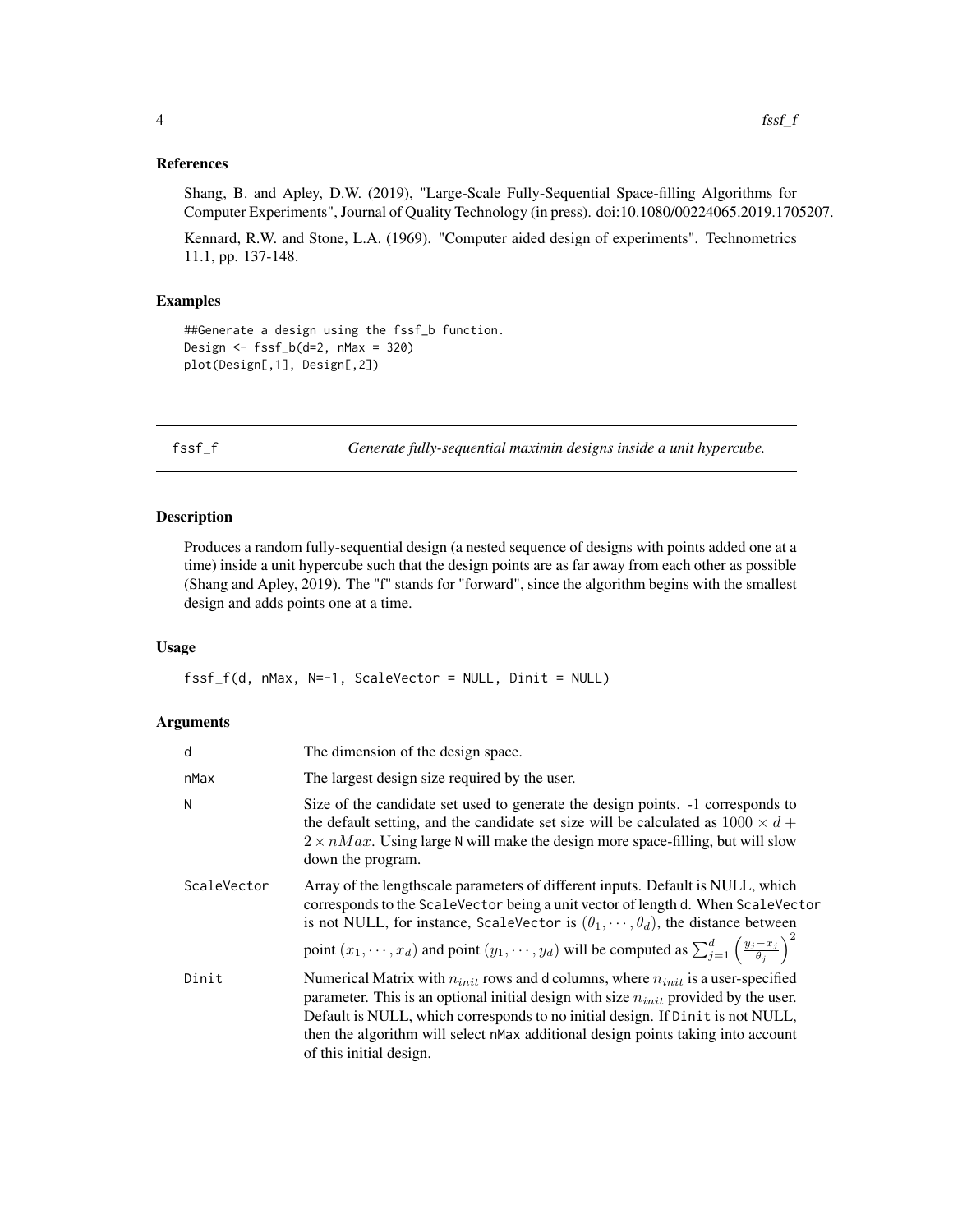#### <span id="page-4-0"></span> $fssf\_fr$  5

# Details

The fssf\_f uses a similar idea as proposed by Kennard and Stone(1969); modifications have been made to improve the space-filling performance as well as efficiency.

## Value

A  $nMax \times d$  matrix with the  $i^{th}$  row corresponding to the  $i^{th}$  design point.

#### Author(s)

Boyang Shang <boyangshang2015@u.northwestern.edu> Daniel W. Apley <apley@northwestern.edu>

#### References

Shang, B. and Apley, D.W. (2019), "Large-Scale Fully-Sequential Space-filling Algorithms for Computer Experiments", Journal of Quality Technology (in press). doi:10.1080/00224065.2019.1705207.

Kennard, R.W. and Stone, L.A. (1969). "Computer aided design of experiments". Technometrics 11.1, pp. 137-148.

#### Examples

```
##Generate a design using the fssf_f function with no scaling vector and no initial design.
Design \le fssf_f(d=2, nMax = 320)
plot(Design[,1], Design[,2])
```
##Generate a design using the fssf\_f function with scaling vector and no initial design.  $d = 2$  $n = 100$ ScaleVector =  $c(1.0, 20.0)*0.5$ 

Design =  $fssf_f(d = d, nMax = n, ScaleVector = ScaleVector)$ plot(Design[,1], Design[,2])

##Generate a design using the fssf\_f function with a scaling vector and with an initial design  $d = 2$  $n = 100$ 

```
Dinit = fssf_f(de2, nMax = 40)ScaleVector = c(1.0, 20.0)*0.5Design = fssf_f(d = d, Max = n, ScaleVector = ScaleVector, Dinit = Dinit)plot(Design[,1], Design[,2])
points(Dinit[,1], Dinit[,2], col="red")
```
fssf\_fr *Generate fully-sequential minimax designs inside a unit hypercube using a heuristic.*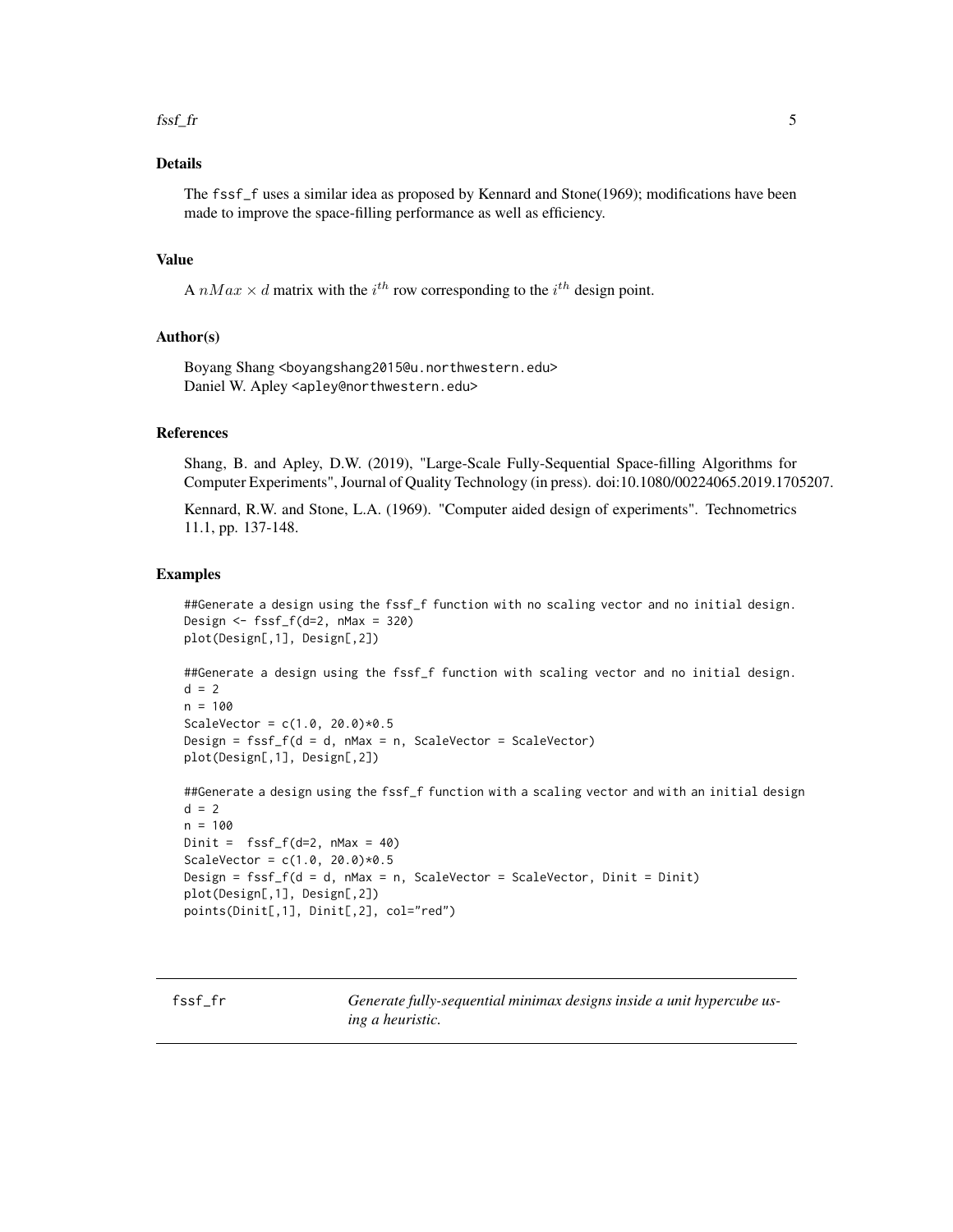# Description

Produces a random fully-sequential design (a nested sequence of designs with points added one at a time) inside a unit hypercube such that the largest distance between any point inside the unit hypercube to its closest design point is as small as possible (Shang and Apley, 2019). The "fr" stands for "forward reflected", since the algorithm uses a modification of the criterion used in the fssf-f algorithm.

# Usage

fssf\_fr(d, nMax, N=-1, Preference = "minimax", ScaleVector = NULL, Dinit = NULL)

# Arguments

| d           | The dimension of the design space.                                                                                                                                                                                                                                                                                                                                                                                      |
|-------------|-------------------------------------------------------------------------------------------------------------------------------------------------------------------------------------------------------------------------------------------------------------------------------------------------------------------------------------------------------------------------------------------------------------------------|
| nMax        | The largest design size required by the user.                                                                                                                                                                                                                                                                                                                                                                           |
| N           | Size of the candidate set used to generate the design points. -1 corresponds to<br>the default setting, and the candidate set size will be calculated as $1000 \times d +$<br>$2 \times nMax$ . Using large N will make the design more space-filling, but will slow<br>down the program.                                                                                                                               |
| Preference  | Choosing Preference as "minimax" will produce a design that leaves small<br>holes in the design space, especially for the early design points, with the cost<br>that design points may be closer to each other than the other option. Choosing<br>Preference as "maximin" will produce a design that leaves a little larger holes<br>than the other option, but the design points will be further away from each other. |
| ScaleVector | Array of the lengthscale parameters of different inputs. Default is NULL, which<br>corresponds to the ScaleVector being a unit vector of length d. When ScaleVector<br>is not NULL, for instance, ScaleVector is $(\theta_1, \dots, \theta_d)$ , the distance between<br>point $(x_1, \dots, x_d)$ and point $(y_1, \dots, y_d)$ will be computed as $\sum_{j=1}^d \left(\frac{y_j - x_j}{\theta_j}\right)^2$           |
| Dinit       | Numerical Matrix with $n_{init}$ rows and d columns, where $n_{init}$ is a user-specified<br>parameter. This is an optional initial design with size $n_{init}$ provided by the user.<br>Default is NULL, which corresponds to no initial design. If Dinit is not NULL,<br>then the algorithm will select nMax additional design points taking into account<br>of this initial design.                                  |

# Value

A  $nMax \times d$  matrix with the  $i^{th}$  row corresponding to the  $i^{th}$  design point.

# Author(s)

Boyang Shang <boyangshang2015@u.northwestern.edu> Daniel W. Apley <apley@northwestern.edu>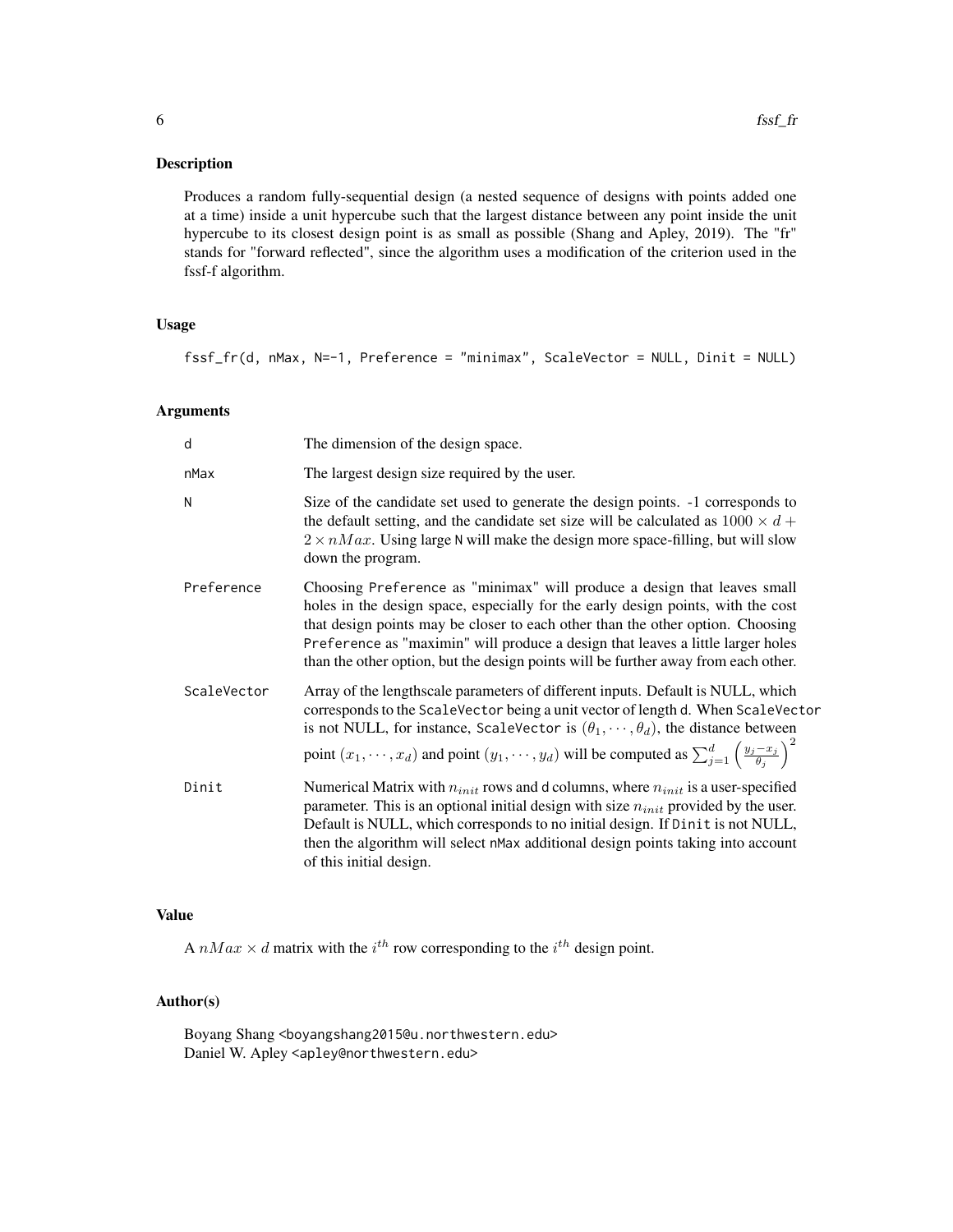fssf\_fr 7

# References

Shang, B. and Apley, D.W. (2019), "Large-Scale Fully-Sequential Space-filling Algorithms for Computer Experiments", Journal of Quality Technology (in press). doi:10.1080/00224065.2019.1705207.

Kennard, R.W. and Stone, L.A. (1969). "Computer aided design of experiments". Technometrics 11.1, pp. 137-148.

#### Examples

```
##Generate a design using the fssf_fr function.
Design <- fssf_fr(d=2, nMax = 320)
plot(Design[,1], Design[,2])
```

```
##Generate a design using the fssf_fr function with scaling vector and no initial design.
d = 2n = 100
ScaleVector = c(1.0, 20.0)*0.5Design = fssf_fr(d = d, nMax = n, ScaleVector = ScaleVector)
plot(Design[,1], Design[,2])
```
##Generate a design using the fssf\_fr function with a scaling vector and with an initial design  $d = 2$ n = 100 Dinit =  $fssf.fr(d=2, nMax = 40)$ ScaleVector =  $c(1.0, 20.0)*0.5$ Design = fssf\_fr(d = d, nMax = n, ScaleVector = ScaleVector, Dinit = Dinit) plot(Design[,1], Design[,2]) points(Dinit[,1], Dinit[,2], col="red")